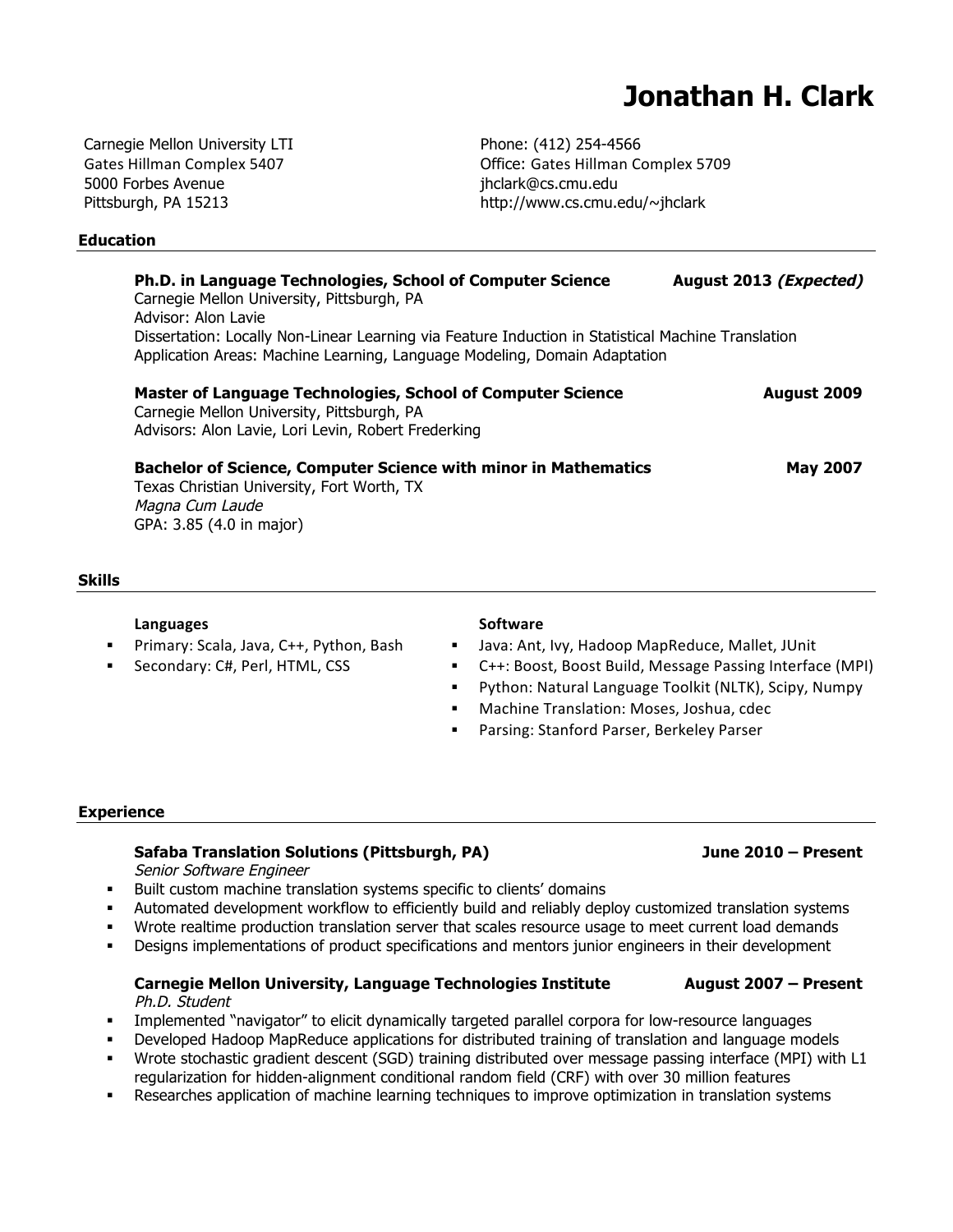Machine Translation Intern

- Interned with a research-based natural language processing (NLP) company
- Built system to collect comparable/parallel corpora for languages with scarce resources
- Contributed to submission for NIST MT 2006 government evaluation in Arabic and Chinese to English
- Integrated machine translation and question-answering components for CLEF 06 (Cross-Language Question Answering Evaluation) submission

## **Google Summer of Code June - August 2005**

Student Developer

- Coded for Gaim, a multi-platform multi-protocol Instant Messaging Tool
- Gained professional experience from the mentoring of Mark Doliner and Gaim developers
- Authored 25-page document that became the basis for implementing OSCAR file transfers in both Kopete in the 2006 Summer of Code and the SHAIM client in fall 2006

## **Crescent Lab for Intelligent Systems (TCU Dept. of Computer Science) 2005 - 2007**

Undergraduate Research Assistant

- Acted as Lead Student Research Assistant, organizing a team of researchers
- Worked one-on-one with Dr. Charles Hannon, assisting in his research
- Selected by department to represent TCU at the NCUR 2007 conference

## **Ellis Jewelers, Inc. (North Little Rock, AR) Summers 1998 – 2005**

System Administrator

- Created custom automatic daily backup system in Java, tailored to store needs
- Designed user interfaces using Access forms and VBA / SQL aimed at ease of use
- Provided software troubleshooting, hardware maintenance, and network administration

## **ACM Programming Contests 2004 – 2007**

Team Member

- Winner of TCU individual programming contest two consecutive years using Java (judged based on solving the most algorithm-based problems in shortest time)
- Founding member of "/usr/bin/tcu," a campus organization to learn new algorithms
- Selected as part of team for ACM South-Central Regional Programming Competition

## **Projects**

## **Ducttape –** https://github.com/jhclark/ducttape **2011 - Present**

- Wrote command line-based hyperworkflow manager as a follow-on to the LoonyBin project (see below)
- Defined formalism for representing workflows that execute many hyperparameter configurations
- Constructed system of tracking all software versions used in a workflow to ensure consistency of results
- Uses: Scala, Bash, Simple Build Tool, Specs Unit Testing

## **BigFatLM MapReduce Language Model Builder 2010**

**IMPLEM** Implemented Hadoop MapReduce training with modified Kneser-Ney smoothing for large language models

- Produced exactly estimated language models on corpora with billions of tokens
- Used: Hadoop, Java 6, Ant

## **LoonyBin HyperWorkflow Manager –** http://loonybin.sourceforge.net/ **2009 - 2010**

- Wrote Java program to unpack workflows represented as HyperDAGs into bash scripts
- Included web UI to easily monitor status of experiments and system building
- Gained users in both academia and industry
- Used: Java 6, Eclipse, Ant, Ivy

## **Treegraft SCFG MT Decoder -** http://code.google.com/p/treegraft/ **2008**

- Wrote Java machine translation decoder based on the CMU Statistical Transfer concept including a synchronous context free transducer and a second-stage decoder
- Reviewed literature on core issues in state-of-the-art synchronous parsing technologies
- **Used: Java 5, Eclipse, JUnit**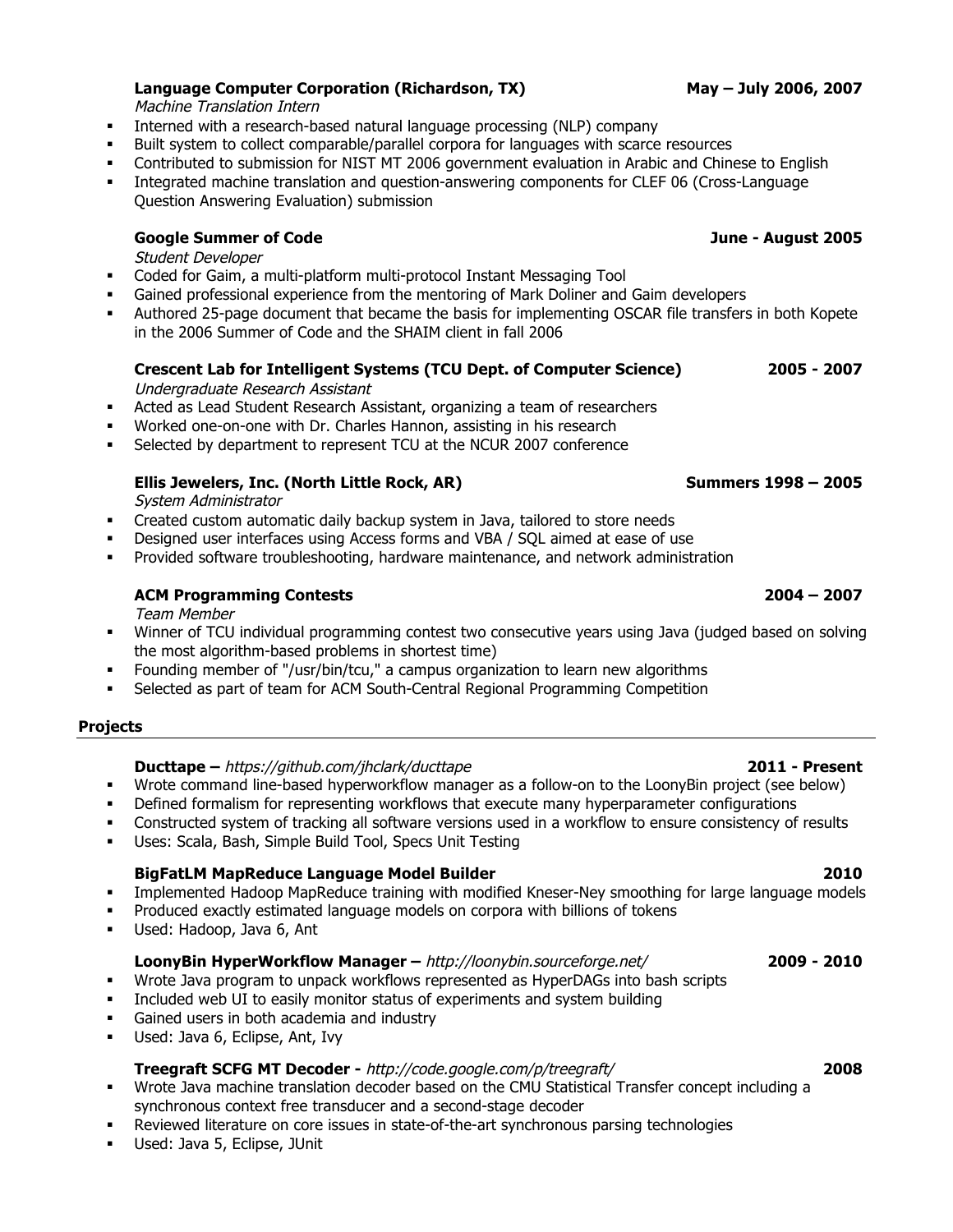### **Akerblad Sentence Aligner -** http://akerblad.sourceforge.net/ **July 2007**

- **•** Ported LDC's Champollion sentence aligner to Java
- Crafted plugin-based architecture to allow for future research-oriented development by others
- Used: Java 5, Eclipse

## **Gaim (Pidgin) Instant Messaging Client -** http://www.pidgin.im **2005**

- Analyzed the behavior of the OSCAR instant messaging protocol and official AIM (AOL Instant Messenger) clients and integrated file transfer capability via proxy server into Gaim (now Pidgin)
- Collaborated with team of developers
- Used: C, GDB (GNU Debugger), CVS, Ethereal Packet Analyzer

## **Publications**

- **J. Clark**, A. Lavie, C. Dyer, " One System, Many Domains: Open-Domain Statistical Machine Translation via Feature Augmentation", Association for Machine Translation in the Americas (AMTA), October 2012. San Diego, California.
- **J. Clark**, C. Dyer, A. Lavie, N. Smith, "Better Hypothesis Testing for Statistical Machine Translation: Controlling for Optimizer Instability", Association for Computational Linguistics (ACL), July 2011. Portland, Oregon.
- C. Dyer, **J. Clark**, A. Lavie, N. Smith, "Unsupervised Word Alignment with Arbitrary Features", Association for Computational Linguistics (ACL), July 2011. Portland, Oregon.
- C. Dyer, K. Gimpel, **J. Clark**, N. Smith, "The CMU-ARK German-English Translation System", The Sixth Workshop on Statistical Machine Translation (WMT11) at Empirical Methods in Natural Language Processing (EMNLP), July 2011. Edinburgh, UK.
- G. Hanneman, **J. Clark**, A. Lavie, "Improved Features and Grammar Selection for Syntax-Based MT", The Fifth Workshop on Statistical Machine Translation (WMT10) at the Association for Computational Linguistics (ACL), July 2010. Uppsala, Sweden.
- **J. Clark**, J. Weese, B. Ahn, A. Zollmann, Q. Gao, K. Heafield, A. Lavie, "The Machine Translation Toolpack for LoonyBin: Automated Management of Experimental Machine Translation HyperWorkflows", Prague Bulletin of Mathematical Linguistics (Presented at Fourth Machine Translation Marathon) January 2010. Dublin, Ireland
- **J. Clark**, A. Lavie, "LoonyBin: Keeping Language Technologists Sane through Automated Management of Experimental (Hyper)Workflows", The Seventh Language Resources and Evaluation Conference (LREC), May 2010. Malta.
- G. Hanneman, V. Ambati, **J. Clark**, A. Parlikar, A. Lavie, "An Improved Statistical Transfer System for French– English Machine Translation", The Fourth Workshop on Statistical Machine Translation (WMT09) at the European Association for Computational Linguistics (EACL), March 2009. Athens, Greece.
- **J. Clark** , R. Frederking, L. Levin "Inductive Detection of Language Features via Clustering Minimal Pairs: Toward Feature-Rich Grammars in Machine Translation", The Second Workshop on Syntax and Structure in Translation (SSST) at the Associtation for Computational Linguistics (ACL), June 2008. Columbus, Ohio.
- **J. Clark** , R. Frederking, L. Levin "Toward Active Learning in Corpus Creation: Automatic Discovery of Language Features During Elicitation", The Sixth Language Resources and Evaluation Conference (LREC), May 2008. Marrakech, Morocco.
- **J. Clark**, C. Hannon, "A Classifier System for Author Recognition Using Synonym-Based Features", Sixth Mexican International Conference on Artificial Intelligence, November 2007.
- **J. Clark**, C. Hannon, "An Algorithm for Identifying Authors Using Synonyms", ENC 2007, September 2007.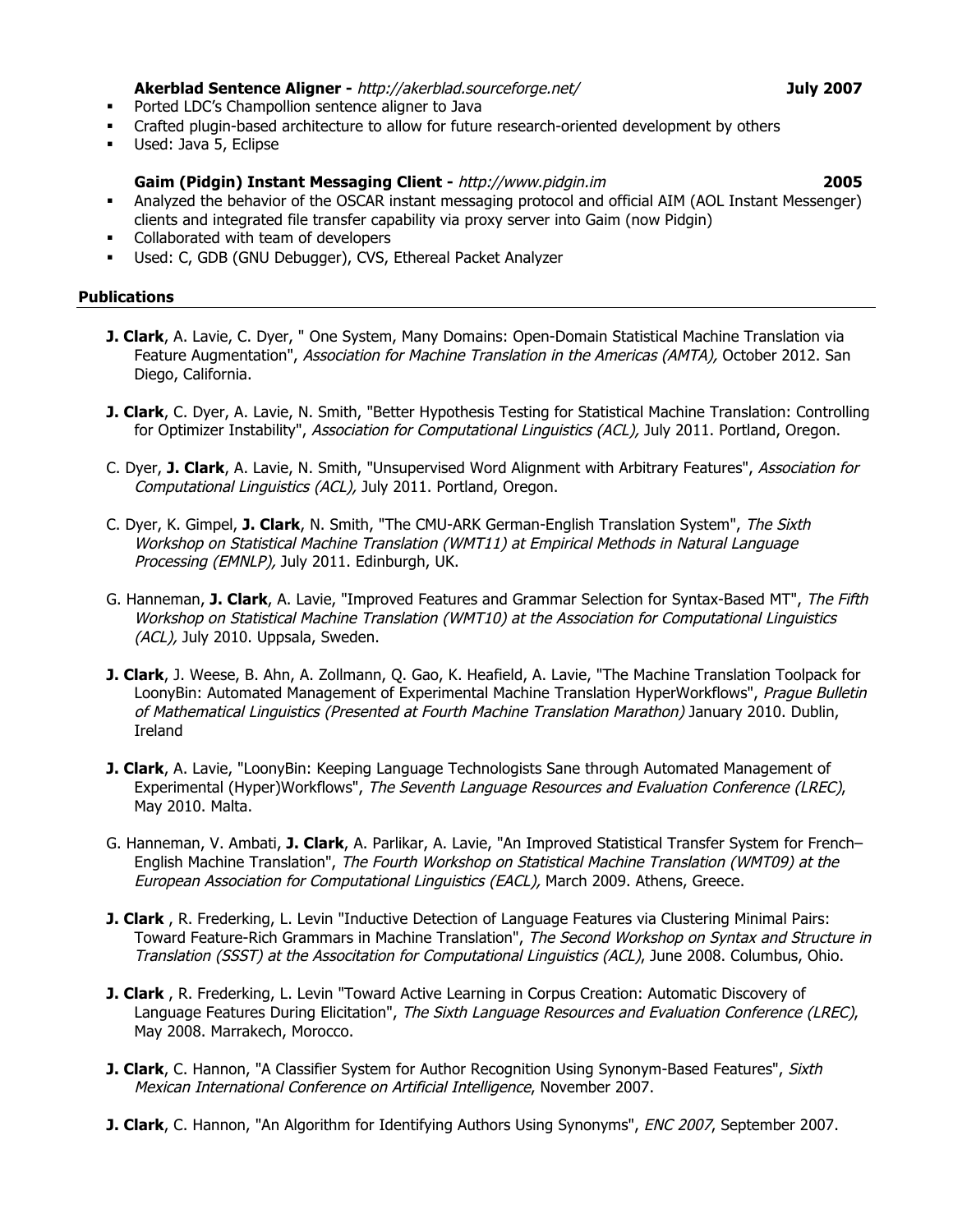- C. Hannon, **J. Clark**, "A Cognitive-Based Approach to Learning Integrated Language Components", The Third International Workshop on Natural Language Understanding and Cognitive Science, May 2006.
- M. Bowden, M. Olteanu, P. Suriyentrakorn, **J. Clark**, D. Moldovan, "LCC's PowerAnswer at QA@CLEF 2006," CLEF 2006 Working Notes, September 2006.

## **Posters, Presentations, and Invited Talks**

- **J. Clark** "Locally Non-Linear Learning via Feature Induction in Statistical Machine Translation", Johns Hopkins University Center for Language and Speech Processing Seminar, October 2012. (Invited Talk)
- **J. Clark,** "Ductape: Automation with HyperWorkflows", Carnegie Mellon University Language Technologies Institute Student Research Symposium. August 2012. (Poster)
- **J. Clark**, "LoonyBin: Automate Your Research", Carnegie Mellon University Language Technologies Institute Student Research Symposium. September 2011. (**Best Poster Award**)
- **J. Clark** , J. Gonzalez "Coreference Resolution: Current Trends and Future Directions", Language and Statistics Literature Review, Fall 2008.
- **J. Clark**, C. Hannon, "An Algorithmic Approach to Recognizing Authors Using Synonym Weighting", TCU Student Research Symposium, April 2007. (**Best Poster Award**, Computer Science Department)
- **J. Clark**, C. Hannon, "A Computational Method for Identifying Authors Using Synonyms", National Council on Undergraduate Research 2007, April 2007. (Presentation)
- **J. Clark**, C. Hannon, "Author Attribution via Synonyms", SIGCSE 2007 Student Research Competition, March 2007. (Poster)
- J. Valentino II, **J. Clark**, "The Cerberus System: Using Artificial Vision for 3D Simulation and Robot Navigation", TCU Student Research Symposium, April 2005. (**Best Poster Award,** Computer Science Department)

### **Teaching**

**Future Faculty Program –** CMU Eberley Center for Teaching Excellence **Spring 2013 (Expected)**

- Studied techniques for effective techniques through seminars
- Discussed and debated teaching techniques with colleagues

## **Principles of Imperative Computation Fall 2012 Fall 2012**

Teaching Assistant

- Emphasized unit testing and proving code correctness in a C-like language in an early undergraduate course
- Conducted recitations twice a week
- Developed homework content

## **Algorithms for Natural Language Processing**

Teaching Assistant **Fall 2011**

- Taught recitations on subjects including formal language theory proofs and coding NLP applications
- Overhauled homeworks to include coding elements such as the use of OpenFST and implementation of agenda-based parsing algorithms